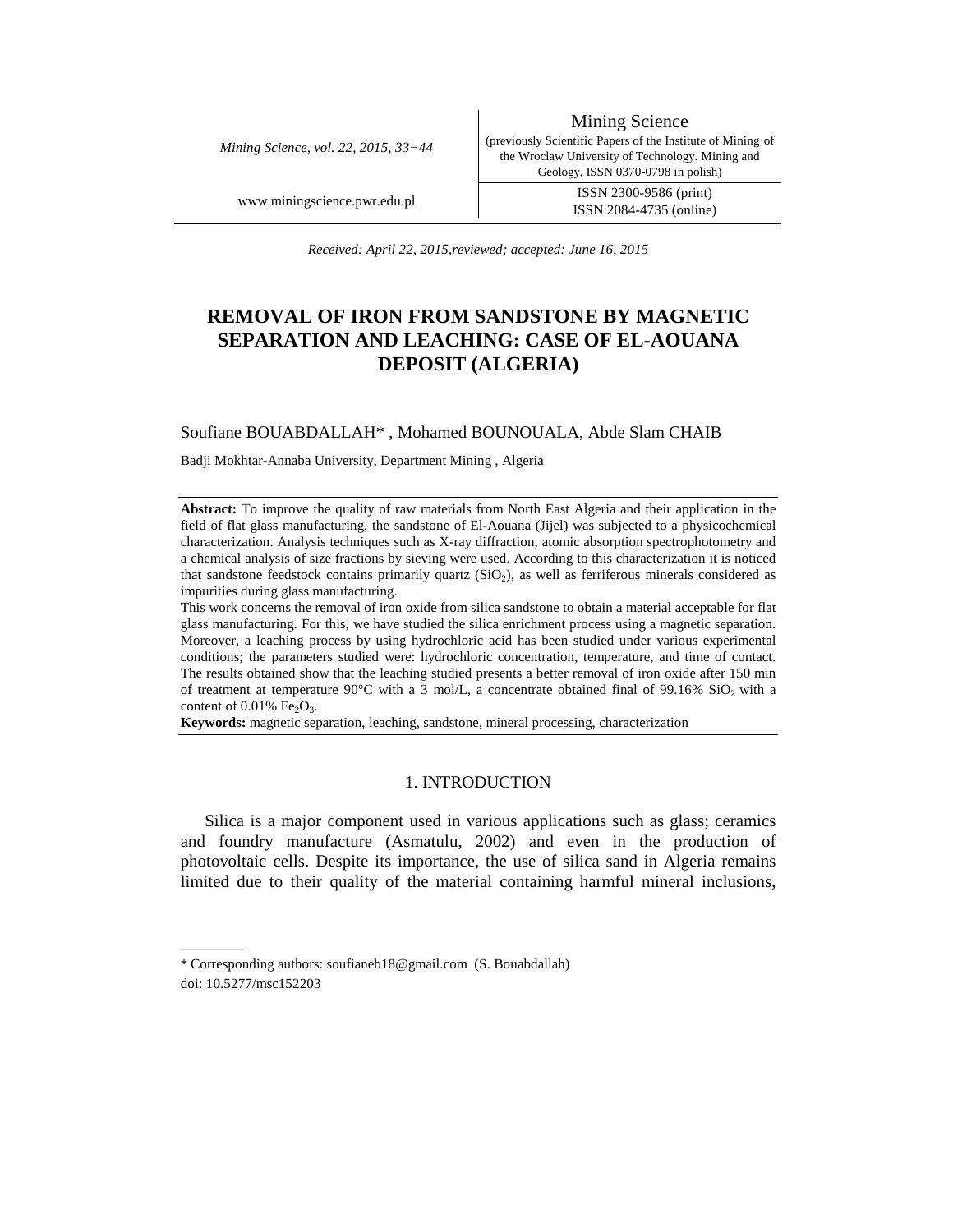Include the case of El Aouana deposit, where the presence of impurities, mainly iron oxide, restricts the use of sandstone for the production of high-quality glass.

Therefore, physicochemical considerations, particularly the purity of sand that must meet with the strict standards of the glass makers such as  $99\%$  SiO<sub>2</sub>, less than  $0.03\%$  Fe<sub>2</sub>O<sub>3</sub> must be considered (Farmer el al., 2000). In addition, the particles size influences major the release of siliceous minerals compared to the gangue. The average size of quartz grains used in glass furnaces vary between 100 and 250 µm (Grynberg 2012).

The impurities iron oxides of silica sand can be reduced by physical and physicochemical methods, namely: attrition processes, aiming at removing iron bearing minerals from the surface of the particles (Ibrahim., et al 2013) ; separation processes (magnetic separation or flotation) for the separation of iron-rich minerals (Hacifazlioglu, 2014; Deniz et al., 2011),When the applicability of physical methods is not effective for removing chemically or physically related impurities which are not sufficiently liberated in mineral structure, other methods are then used at dissolving iron oxide and s 'is the chemical treatment (Zhang., et al 2012) or biological (Styriakova et al., 2012), however they have a rather restricted use in industrial scale due to their high operation costs and environmental hazards.

The method of froth flotation was applied to improve the quality of silica sand by using the cyclojet cell, this method removes about 80.49% iron oxide in silica sand, and Fe<sub>2</sub>O<sub>3</sub> content in silica sand was decreased from  $0.41\%$  to  $0.08\%$  (Hacifazlioglu, 2014).

Various combinations of mineral processing techniques were investigated to purify silica sands from Jeddah deposit and removing iron impurities. The beneficiation tests performed including shaking table with magnetic separation reduced the iron content to  $0.05\%$  Fe<sub>2</sub>O<sub>3</sub> and flotation with magnetic separation reduced the iron content to  $0.1\%$  Fe<sub>2</sub>O<sub>3</sub> (Al-Maghrabi, 2004).

(Zhang., et al 2012) have recently presented a method of treatment of sand by phosphoric acid. The results obtained show that  $H_3PO_4$  is a good agent for the removal of impurities contained in sand up to 77.1% efficiency compared with the other comparable methods that use industrial strong acids such as sulphuric  $(H_2SO_4)$ , hydrochloric (HCl), and even hydrofluoric (HF) acids.

Very recently, Experimental studies examining the leaching by different acids and reach a high degree of iron removal (Tuncuk, Akcil, 2014). The highest  $Fe<sub>2</sub>O<sub>3</sub>$ removal was 86.6% in the conditions of temperature 90 °C, 1M  $H_2SO_4$  and 10% S/L ratio of solid to liquid for 120 min. Accordingly, the results obtained show that the HCl is an effective acid for removal of iron impurities in the raw material reach 86.5 % under the same conditions with a 20% S/L ratio.

Bioleaching iron from silica sand by means of microorganisms, since different bacteria capable of dissolving iron at 24 °C in 63 days (Styriakova et al., 2012).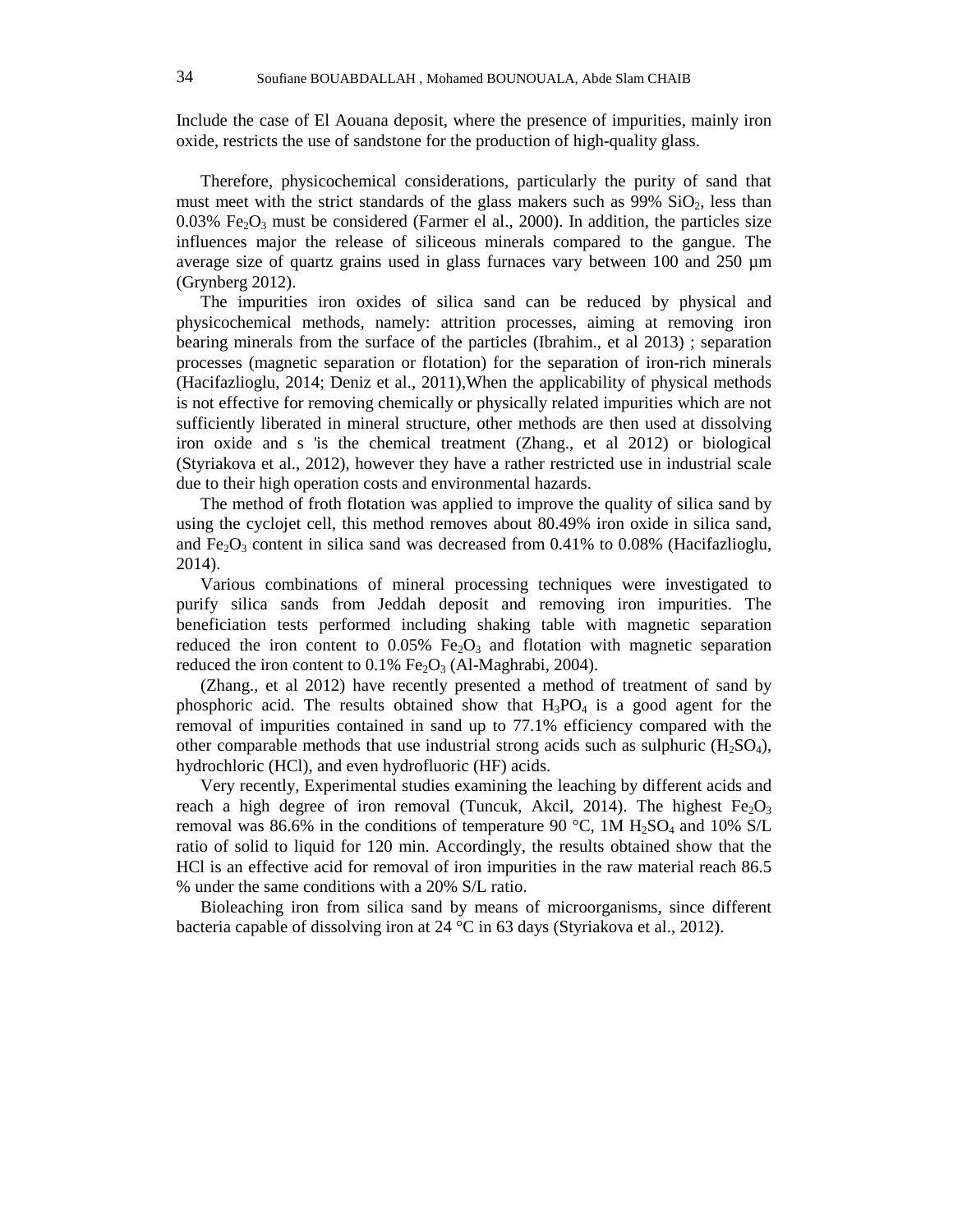# 2. MATERIALS AND METHODS

## 2.1. CHARACTERIZATION OF RAW MATERIAL

Characterization of sandstone ore using a variety of analytical tools focused on size distribution analysis by sieving performed on a sample of raw sandstone, an XRD mineralogical analysis aimed to determine the different mineral phases presented in the sample, and the Chemical analysis of size fractions will be the subject of oxides distribution knowledge in different particle size fractions. Therefore, a physicochemical characterization is necessary to determine the optimal mesh release and to provide the information required to conduct the sandstone enrichment tests.

A representative sample from the quarry site and then ground to 40 microns is subjected to chemical analysis by calorimeter and spectrophotometric and, the chemical composition of the sandstone is determined in the laboratory analyzes Ferphos (Iron Company and Phosphate) of Tebessa.

Other samples prepared in the same way were the subject of an X-ray diffraction analysis in the laboratory material technologies and process engineering (LTMGP) at the University of Bejaia (Algeria) using a powder diffractometer branded « X' Pert Prof Type Panalytical MPD / vertical system θ / θ PDS pass 4 x Accelerator (detector) platforms (Bracket) (sample-stage) » with Cu radiation with a wavelength  $\lambda =$ 1.5405980 Å at 2 $\theta$  values between 10 $\degree$  and 100 $\degree$ .

A representative sample of 500 g was subjected to size analysis using sieve device type RETSCH with a diameter of 200 mm  $\times$  50 mm, the particle size measurement range is from 0.045 to 4 mm on a vibratory sieve for 15 min at amplitude of 60 mm.

## 2.2. EXPERIMENTAL PROCEDURE

#### 2.2.1. SAMPLE PREPARATIONS

The dimensions forming the mineral sandstone determine the liberation mesh, that is to say the dimension at which the grinding must-run to obtain a separation between minerals of different chemical elements carriers. Sample of 200 g composed of silica sand was placed in a laboratory scaled ball mill; the dry grinding was carried out for different periods (5, 10, 15 and 20 min) with a rotation speed at 200 rpm. Stainless balls were used as milling media.

#### 2.2.2. MAGNETIC SEPARATION

The high intensity magnetic separator of laboratory working dry way is composed of three bobbins surrounding the electromagnet provided with a fluted rotor turning between the pole pieces of a magnetic circuit. The magnetic poles or pole pieces, between which turns the rotor are subjected to a magnetic induction. The ore feed is done by hopper and with a vibrating feeder of mineral material is separated from the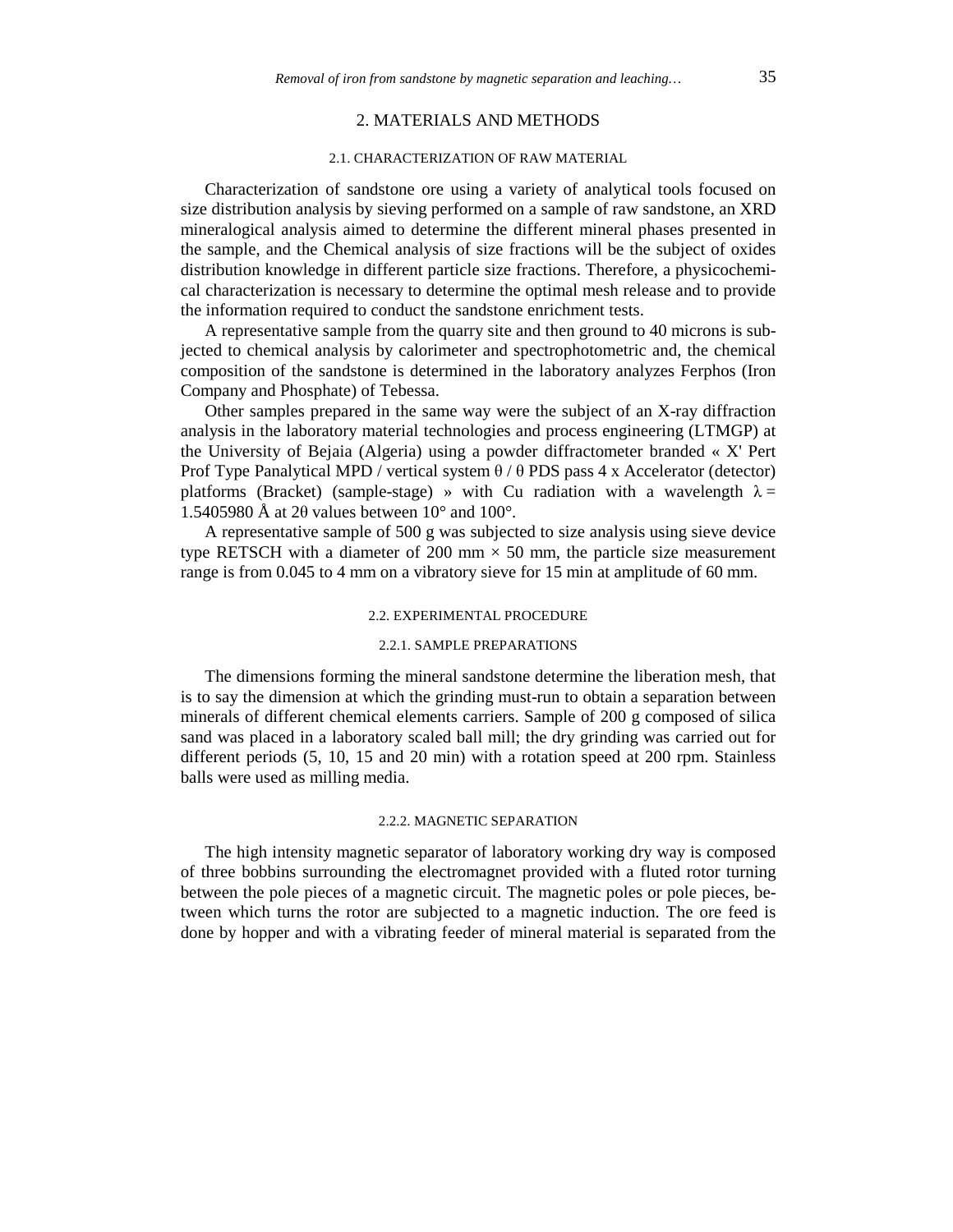magnetic rotor. The magnetic particles adhere to the rotor under the influence of the magnetic force and are carried by the rotation in a low magnetic field area which is detached with a brush. The main magnetic separator parameters are the magnetic flux density which varies from 1.2 to 2 Tesla; the particle size should be less than 1 mm and the rotational speed 60 rpm (fig. 1).



Fig. 1. Magnetic separator high intensity of laboratory (MSHI)

Samples of the size fraction  $(-250 + 125 \text{ µm})$ , of 100 gm each were subjected to magnetic separation tests in order to remove the ferriferous inclusions contained in the siliceous material. The range of the current variation in the magnetic separator that was used is from 3 to 15 Amperes, and drum rotation rotor 60 rpm. The sample obtained was ground to a diameter of 40 µm and then analyzed by X-ray fluorescence the Laboratory building materials (CETIM) – Boumerdes. The sample obtained was ground to a diameter of  $40 \mu m$  and then analyzed by X-ray fluorescence the Laboratory building materials (CETIM) – Boumerdes.

### 2.2.3. LEACHING TESTS

For the first part of the experiment, The leaching tests were carried out in a round bottomed flask (500 mL) , For each run, 200 mL of hydrochloric acid solution (prepare in water) at different concentrations (1, 2, 3, 4 and 5 mol/L) were added to the flask at room temperature. Then, 25 g of sand was added.The suspension was stirred for 1 hour and then left stand for 24 and 48 hours in an ambient temperature with occasional stirring.

The second stage included the leaching process in different ranges was realized: time (0 to 150 min) and temperature (40 to 90 °C).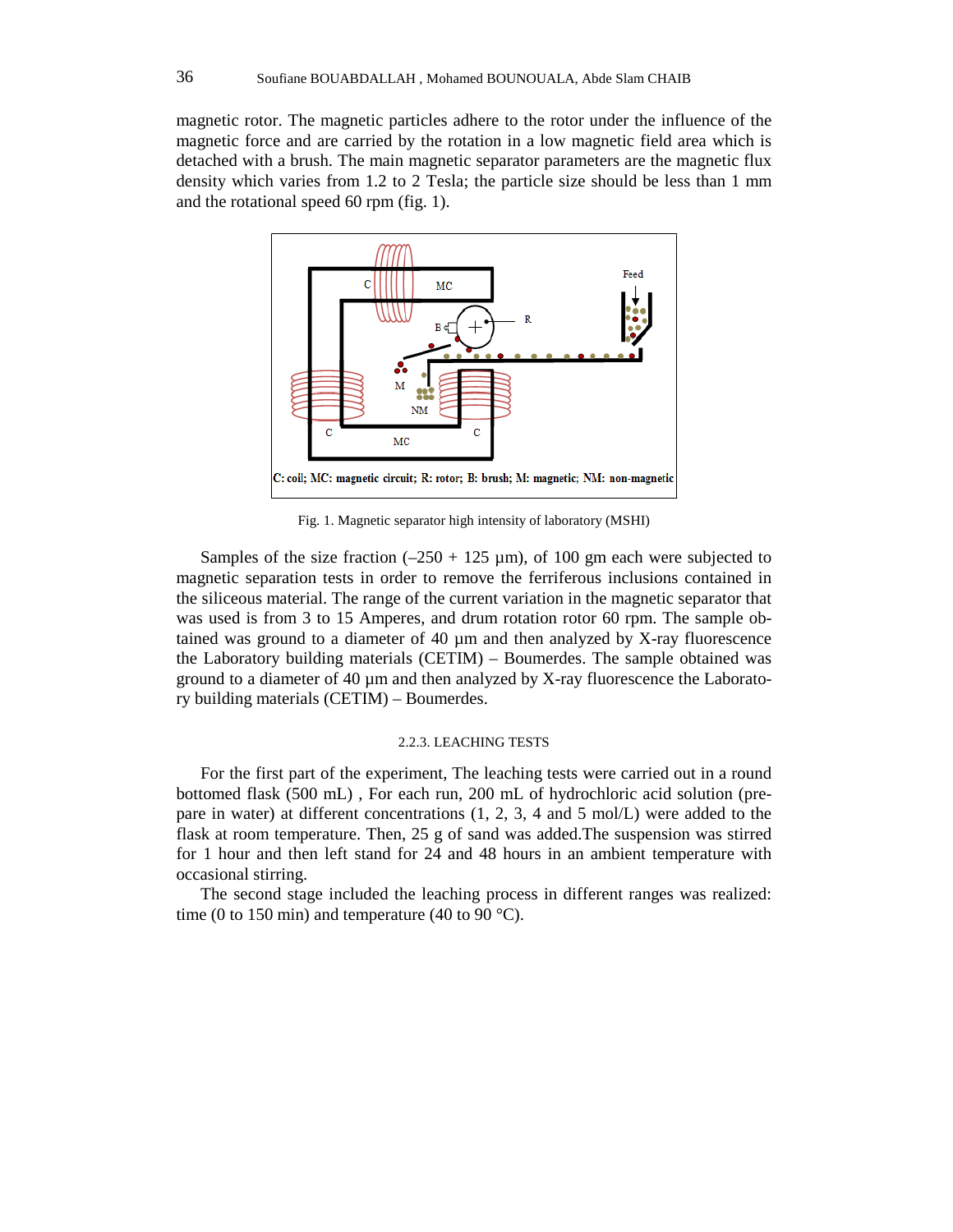The leaching reaction is based on the ability of hydrochloric acid to dissolve iron oxides; the chemical reaction during the removal of iron oxide by an attack with HCl is as follows

$$
Fe2O3(s) + 6HCl(aq) \rightarrow 2FeCl3(aq) + 3H2O
$$
 (1)

The contents of several times washed with distilled water for removing any unconsumed acid and dried at 105 °C.

The environmental risk from liquid effluents is decisive. Therefore, the potential acid is important due of the leaching of iron and titanium impurities with hydrochloric acid. To overcome this phenomenon affecting the environment, neutralization with quicklime is recommended. In contact of water with the quicklime is obtained slaked lime  $Ca(OH)_{2}$ , which causes an increase in pH. At the industrial level, the neutralization process can be realized in settling washtubs.

### 3. RESULTS AND DISCUSSION

#### 3.1. CHEMICAL ANALYSIS AND X-RAY DIFFRACTION ANALYSIS

The results of the chemical analyzes and mineralogical are shown in Table 1 and Figure 2, respectively.

| oxide            | SiO <sub>2</sub> |                   | $\text{Al}_2\text{O}_3$   Fe <sub>2</sub> O <sub>3</sub>   CaO   MgO   Na <sub>2</sub> O   K <sub>2</sub> O   TiO <sub>2</sub>   SO <sub>3</sub>   PAF |  |  |  |  |
|------------------|------------------|-------------------|--------------------------------------------------------------------------------------------------------------------------------------------------------|--|--|--|--|
| contents $(\% )$ |                  | $97.20$ 1.04 0.62 |                                                                                                                                                        |  |  |  |  |

Table 1. Results chemical analysis of raw sandstone



Fig. 2. Spectrum of a raw sandstone sample analyzed by X-ray diffraction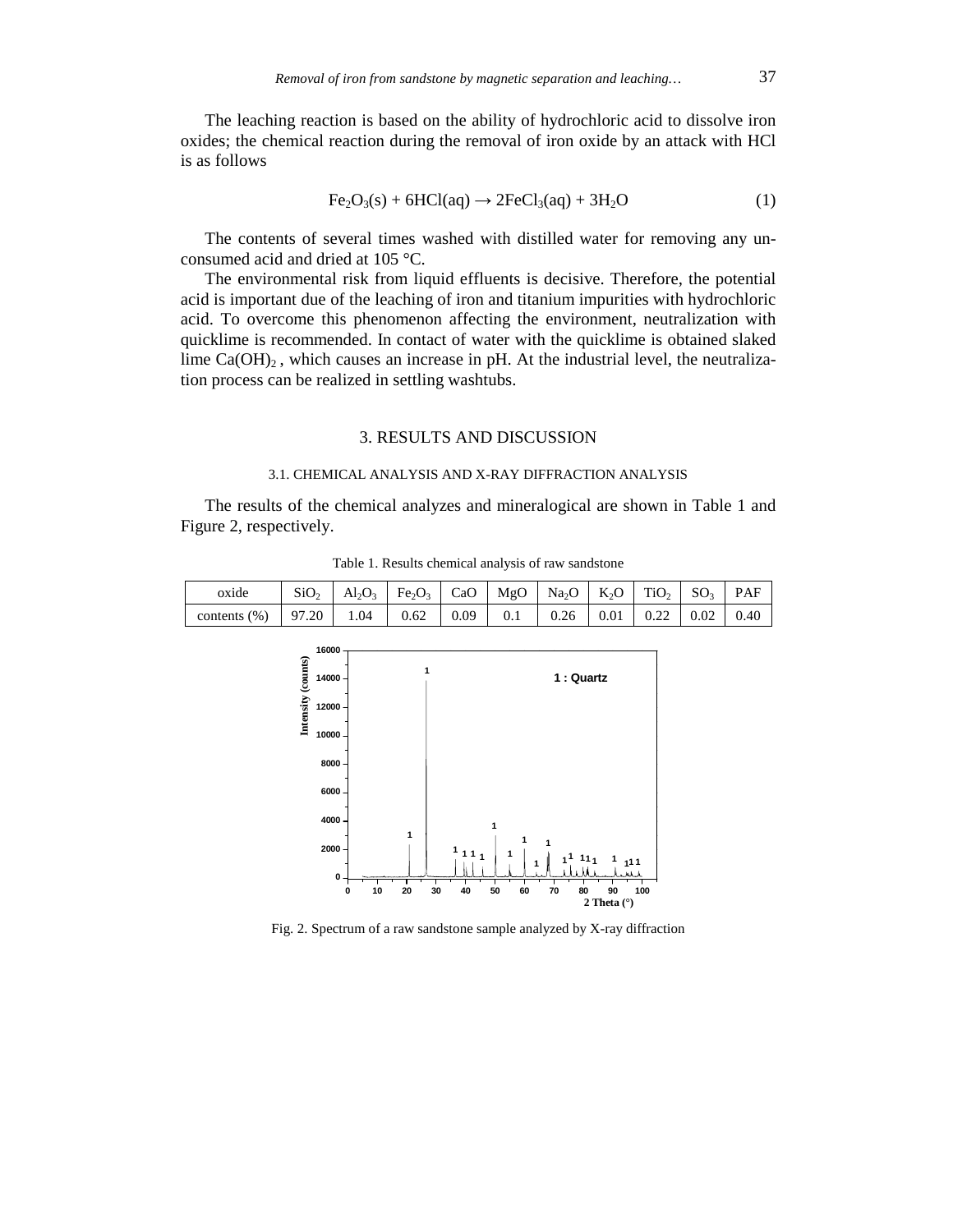According to the study conducted on several samples, we found a dominance of  $SiO<sub>2</sub>$  content of 97.2%, the remaining oxides are divided into two categories, those that have a low weight percentage  $(Al_2O_3, Fe_2O_3, TiO_2, Na_2O)$  and those to trace  $(MgO, CaO, K<sub>2</sub>O, SO<sub>3</sub>).$ 

Mineralogical study of as received sample revealed that the sample predominantly consists of quartz as the principal mineral and in very minor to trace amount are iron oxides (hematite), rutile and clay.

## 3.2. PARTICLE SIZE ANALYSIS

The results collected from the chemical analysis of size fractions reveal  $SiO<sub>2</sub>$  contents vary from 93 to 98% in the size fractions. As for the ferriferous inclusions contents are 0.28 to 1.20 %  $Fe<sub>2</sub>O<sub>3</sub>$  showing excess iron in the raw material that does not meet the required standard (Fe<sub>2</sub>O<sub>3</sub> < 0.03 %). Also, note that the iron oxide content increases as the particle reduction. The results of the chemical analysis of size fractions are given in Table 2.

| Fraction, mm     | Yield .% | SiO <sub>2</sub> | $Al_2O_3$ | Fe <sub>2</sub> O <sub>3</sub> | MgO   | Na <sub>2</sub> O | $K_2O$ | TiO <sub>2</sub> |
|------------------|----------|------------------|-----------|--------------------------------|-------|-------------------|--------|------------------|
| >4               | 15.4     | 93.4             | 2.09      | 0.534                          | 0.11  | 0.364             | 0.012  | 0.24             |
| $-4 + 2$         | 18.81    | 96.0             | 1.36      | 0.554                          | 0.093 | 0.364             | 0.012  | 0.18             |
| $-2+1$           | 08.95    | 97.1             | 0.66      | 0.433                          | 0.099 | 0.364             | 0.012  | 0.14             |
| $-1 + 0.5$       | 11.33    | 97.8             | 0.49      | 0.351                          | 0.081 | 0.350             | 0.006  | 0.16             |
| $-0.5 + 0.25$    | 18.78    | 98.4             | 0.26      | 0.283                          | 0.080 | 0.350             | 0.006  | 0.12             |
| $-0.25 + 0.125$  | 15.99    | 98.2             | 0.32      | 0.374                          | 0.065 | 0.357             | 0.012  | 0.11             |
| $-0.125 + 0.063$ | 06.98    | 97.6             | 0.87      | 0.523                          | 0.073 | 0.350             | 0.012  | 0.16             |
| $-0.063 + 0.045$ | 01.29    | 95.6             | 1.66      | 0.734                          | 0.093 | 0.364             | 0.018  | 0.29             |
| < 0.045          | 02.47    | 94.3             | 3.29      | 1.209                          | 0.109 | 0.377             | 0.018  | 0.38             |

Table 2. Results of chemical analysis of size fractions of sandstone sample

## 3.3. SIEVE ANALYSIS

The silica sand processing is based on the nature of the accompanying minerals and gangue. Depending on these aspects and other physical, chemical and mineralogical properties, sand ore particles can be classified in three dimensions from the point of view of their treatment.

The particles  $+500 \mu m$  are rejected. Hence the particles of 500  $\mu m$  to 106  $\mu m$ , the size that must be grinding ungraded for a separation between the bearing minerals of different chemical elements and the particles <106 µm are removed by sieving. Because they represent iron and clay impurity (Ibrahim., et al 2013, Raghavan et al., 2006)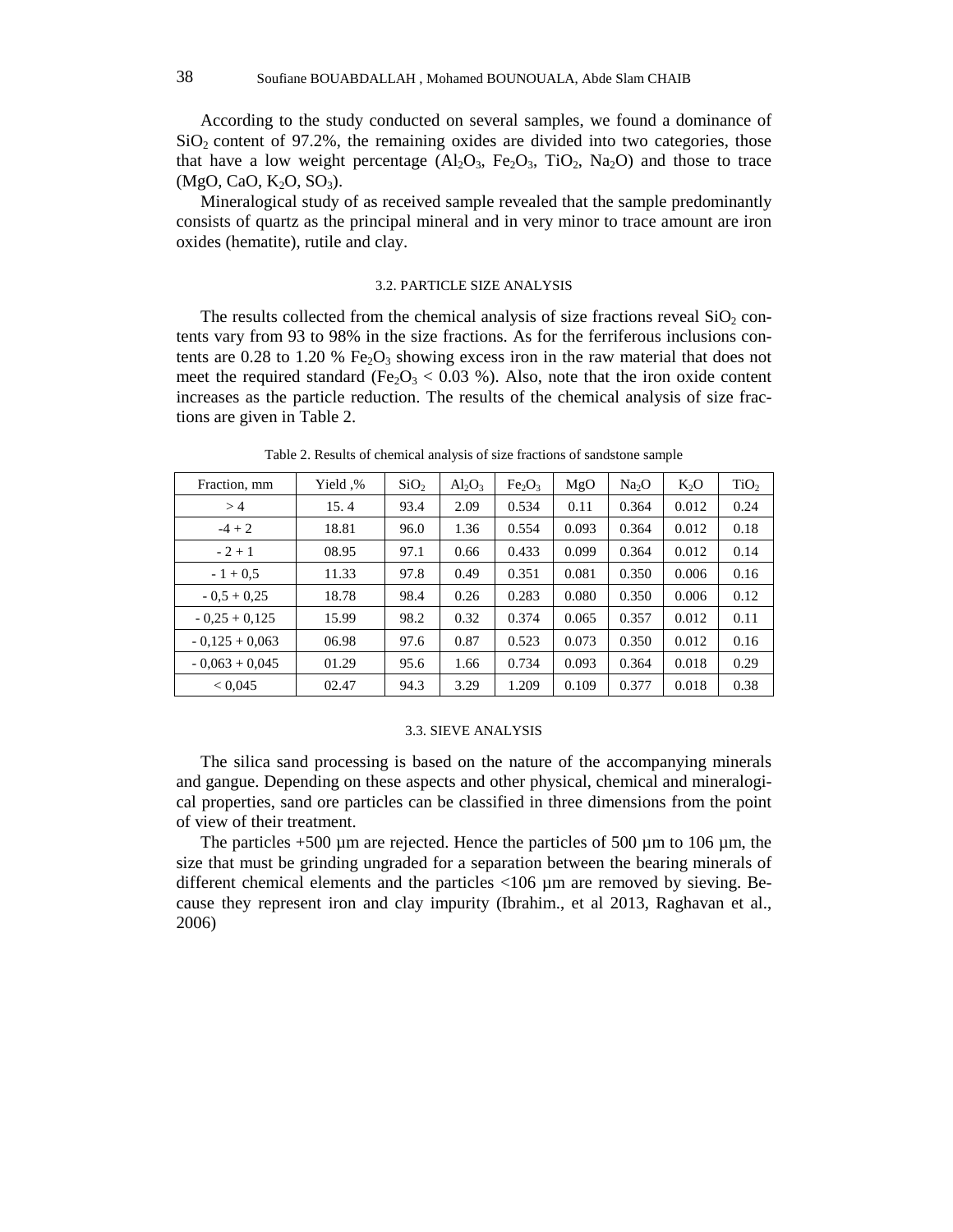After grinding, the sandstone sample were classified according to the sieve fractions, the particle size obtained from each sample was compared with the particle size obtained from the original sample.

Figure 3 shows the corresponding changes to the grinding time and the reduced proportions to the desired liberation mesh  $(250 + 125 \,\mu\text{m})$ .

According to the grinding of the sample to a particle size below 250 µm, it is found that the liberation of valuable mineral to a desired particle size is achieved at an optimum time of 15 minutes with a mass percentage of 55%. In passing 20 minutes of time grinding, we note that the performance of fine particles almost doubled and the recovery of the desired fraction does not exceed 45%.



Fig. 3. Effect of the grinding time on the mass yield

A closed grinding system would further reduce particles  $> 250 \mu m$ , this possibility is economically feasible.

High impurities of iron and clay content was observed in the chemical analysis results from fraction  $< 125 \mu m$ , this fraction was reject by sieving with water. In the early experiments, a stage of desliming was carried out by quartz washing with water in a sieve of 38 µm to remove the required amount of clay impurities, tests obtained by flotation of iron impurities while pressing silica show that the iron content is approximately  $0.05\%$  or  $98.8\%$  SiO<sub>2</sub> and a recovery of 68.35%. Another magnetic separation – flotation in an acid medium is obtained 0.01% Fe<sub>2</sub>O<sub>3</sub> and a high content of 99.3%  $SiO<sub>2</sub>$  with optimal recovery of 84.75% (Deniz et al., 2011).

From the chemical analysis results by FX, a significant decrease percentage of clay is noted and which is of the order of 0.12 %, The Fe<sub>2</sub>O<sub>3</sub> content of the sandstone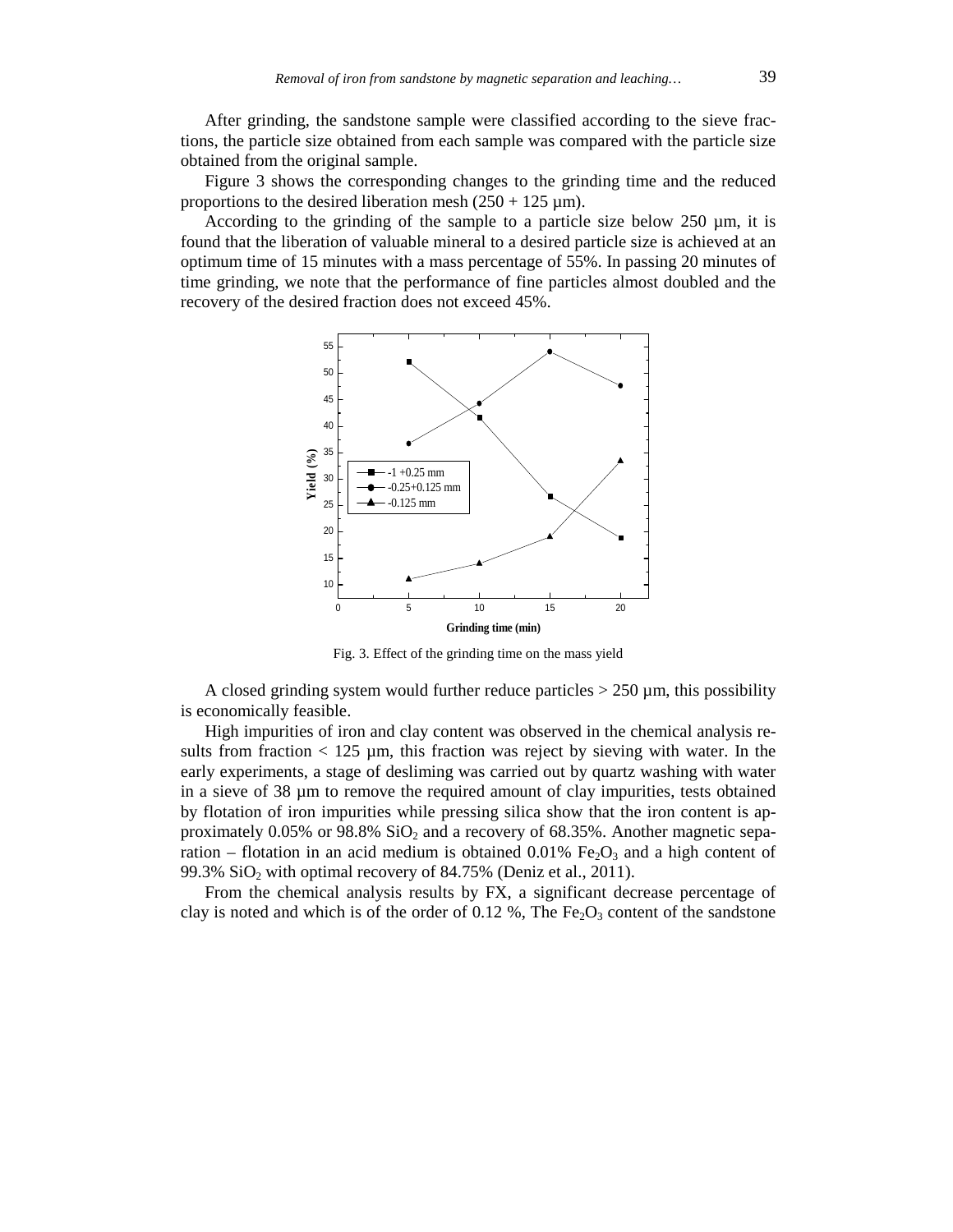sample were 0.6 % against to 0.28 %. The results show that washing by settling is required to remove the soft and clay minerals.

#### 3.4. EFFECT OF INTENSITY ON THE PERFORMANCE OF THE MAGNETIC SEPARATION

The influence of the magnetic field intensity is used as an important factor in this process. The magnetic separation of the silica sand to a laboratory scale has been studied by several authors (Kheloufi et al., 2013, Sundararajan et al., 2009) due to the influence of the magnetic field strength and the grain size to reduce the rate of iron oxide.

The figure 4 depicts the effect of electric current intensity on the magnetic separation efficiency of the sandstone for iron impurity, from the obtained results by high intensity magnetic separation (MSHI), we found a significant improvement in silica content, and a remarkable reduction of impurities such as hematite and rutile was obtained in the range between 12 and 15 Amperes.With the increase in the intensity of the electric current, it is noted that the iron impurity content decreases from 0.28 to 0.10%, a difference of 0.18%. As for the content of  $TiO<sub>2</sub>$ , regresses 0.13 to 0.07%.



Fig. 4. Effect of current intensity the coil on contents of iron and rutile removal

The recovery of non-magnetic fraction (silica) obtained from this type of process has reached 97% against a grade of 0.1% Fe<sub>2</sub>O<sub>3</sub> which shows that this type of concentrate can be used in the development of flat glass, but it is also important to apply a leaching by hydrochloric acid (HCl) in order to dissolve the ferriferous residues found in silica.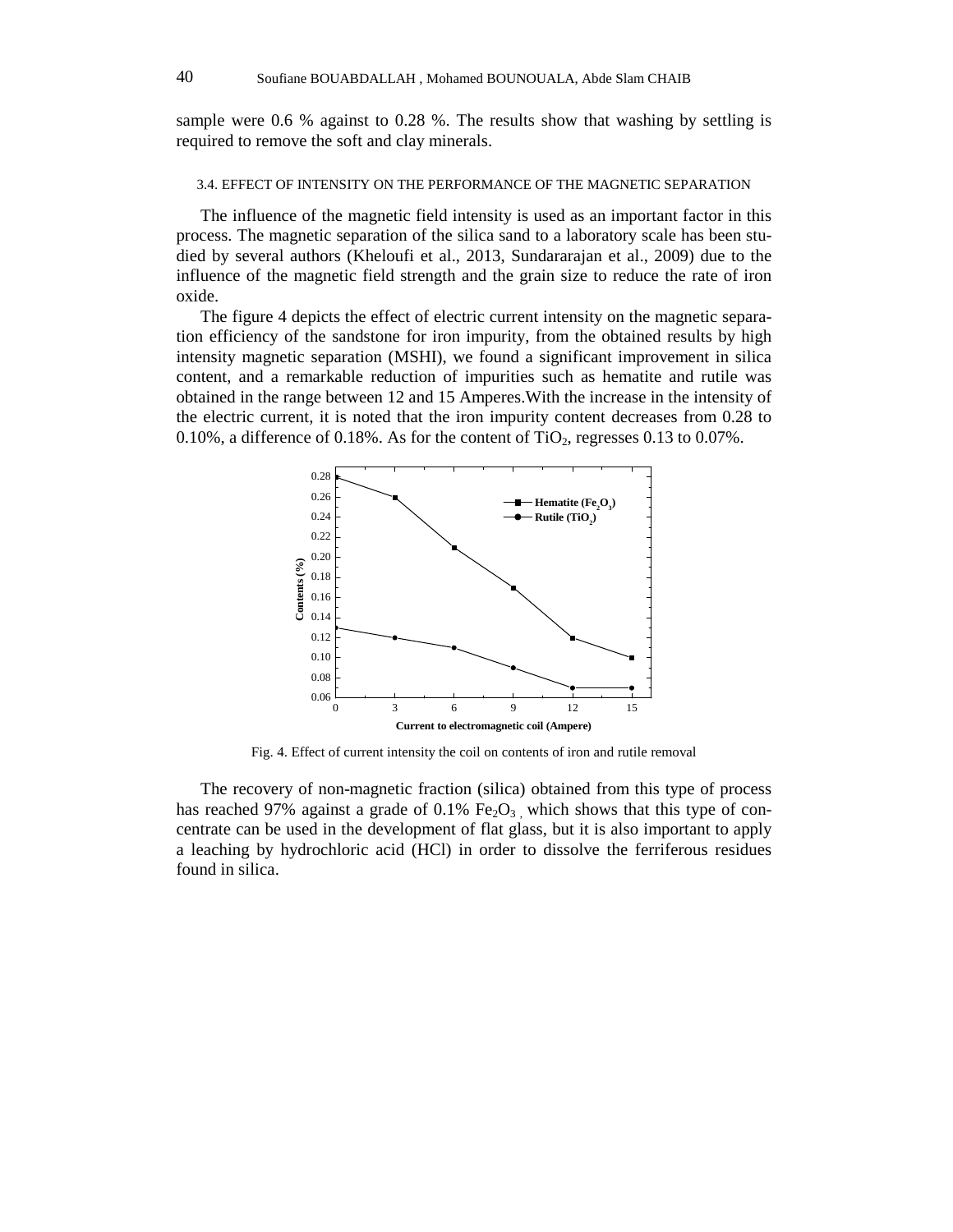#### 3.5. EFFECT OF HYDROCHLORIC ACID CONCENTRATIONS

In each test, the total and bivalent iron concentration in solution were measured as a function of time. During processing of the sandstone to different concentrations of HCl, there is an efficiency of the dissolution of the metal components mainly of iron with increasing HCl dose. Figure 5 shows the results of the percentage of iron removed, with a dose of 1 mol/L a slight decrease of 0.22% the  $Fe<sub>2</sub>O<sub>3</sub>$  is noticed and of HCl 2 mol/L, no remarkable improvement. However, with an HCl concentration of 3 mol /L almost get the same result of 0.12 and 0.1%. The removal efficiency of iron oxide was observed that it reached 0.09 % in the first 24 h followed by a relatively maximum removal of 0.06 % in 48 h by 4 mol /L.

A significant improvement is witnessed by increasing the concentration of HCl 5 mol/L; it was observed slower removal relatively of 0.08 in the first 24 h, the maximum iron oxide content removal after 48 h was decreased from 0.28% to 0.04%.



Fig. 5. Iron leaching from silica sand at 25  $^{\circ}$ C at different concentrations of hydrochloric acid with versus time

#### 3.6. EFFECT OF REACTION TEMPERATURES

The effects of temperature on iron impurity removed were investigated in the temperature range varied of  $40-90$  °C and are shown in figure 6. The leaching with temperatures from 40 °C to 65° C reduced the iron content from 0.28% to 0.12 and 0.1% respectively. However, at the highest temperature 90  $\degree$ C, the considerable results obtained with iron content reduced to 0.01% for the same duration of 150 min. It is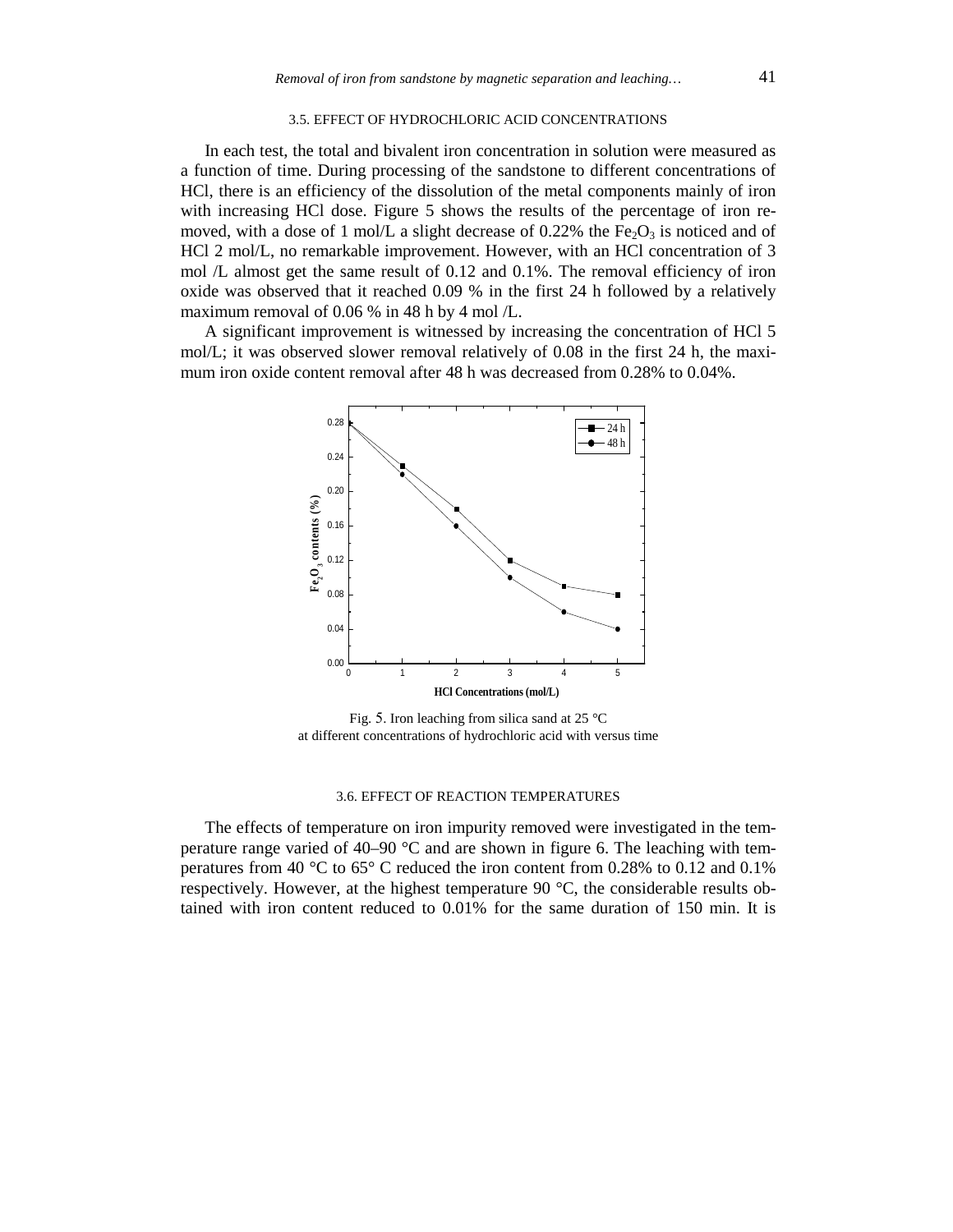noted that leaching efficiency to remove the iron of the sand always increased with increasing temperature.



Fig. 6. Iron leaching from silica sand with hydrochloric acid (3 mol/L) versus time at different temperatures

# 3.7. PROPOSED DIAGRAM FOR THE REMOVAL OF IMPURITIES OF SANDSTONE FROM EL-AOUANA DEPOSIT

The study of the El-Aouana sandstone preparation was subjected to crushing to a size smaller than 5 mm and then classified by sieving to 250 µm before the milling stage for the recovery of particles less than  $250 \mu m$ . In order to check the reliability of the mass recovery nearest to the liberation mesh size  $(-250 + 125 \text{ µm})$ , a closed circuit grinding has been proposed to further reduce the particles greater than  $250 \mu m$ , that possibility is economically achievable. A wet sieving was carried out to clean the surface of the lower particle  $-250$  mm and it was removed the fraction  $-125 \mu$ m, then a product drying operation. The sample of the fraction  $-250 + 125$  µm is passed through a high magnetic separator to remove iron impurities. The current standards propose a series of leaching tests for dissolution of metal components, mainly  $Fe<sub>2</sub>O<sub>3</sub>$ , two main solid extraction tests / liquid leaching are examined (fig. 7).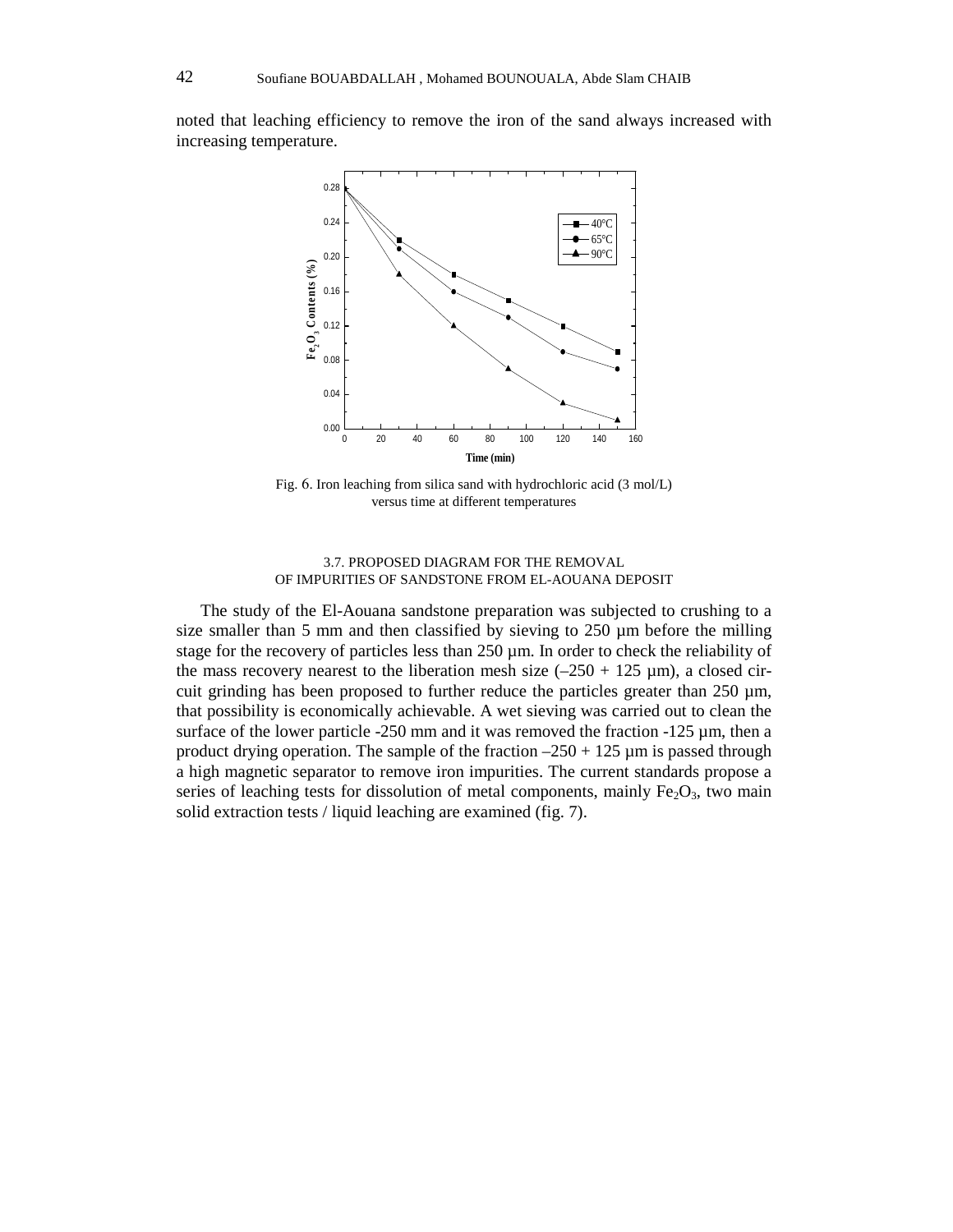

Fig. 7. Flow sheet proposed for the processing of sandstone from El-Aouana deposit

# 4. CONCLUSION

The study conducted on the sandstone quarry of El-Aouana (Jijel) allowed us to draw the following conclusions:

- Information from a representative sample at the physicochemical characterization confirmed the dominance of proportions, silica-rich inclusions with the inclusion of iron oxides and titanium.
- A better release of silica minerals is located in the fraction (250 to 125 µm), which reduces the levels of iron from 0.6 to 0.28% of Fe<sub>2</sub>O<sub>3</sub> while eliminating fine particles  $< 125 \mu m$  by wet sieving.
- The non-magnetic final concentrate obtained by high intensity magnetic separation contained a Fe<sub>2</sub>O<sub>3</sub> content of 0.1% does not respond the standards of quality glass.